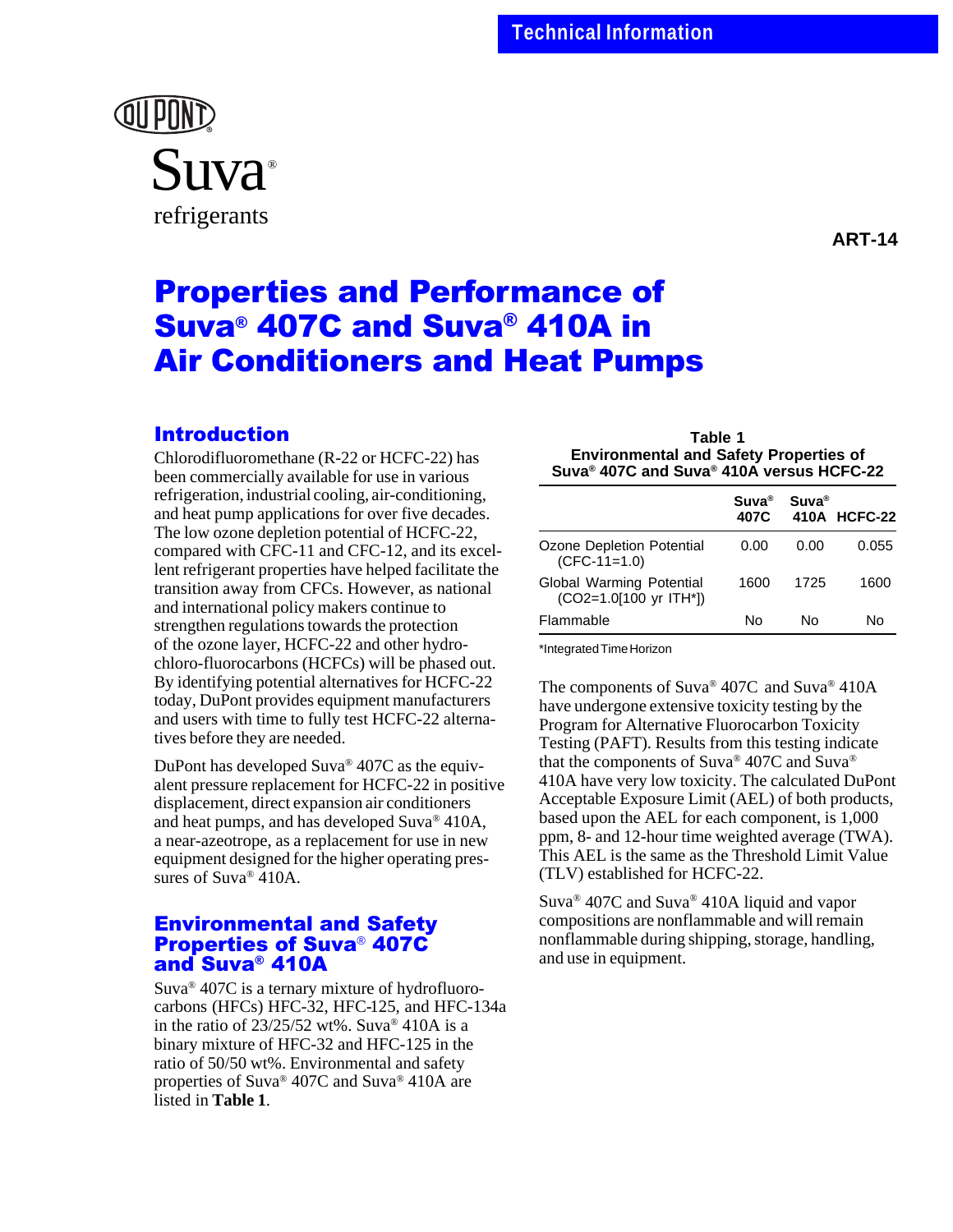**Table 2 Performance of Suva® 407C Relative to HCFC-22 in Unmodified Air Conditioners and Heat Pumps**

| Range of Performance: Cooling Mode <sup>a</sup>                                                               |                                            | Range of Performance: Heating Mode <sup>b</sup>                                                             |                                     |
|---------------------------------------------------------------------------------------------------------------|--------------------------------------------|-------------------------------------------------------------------------------------------------------------|-------------------------------------|
| Relative Capacity, %                                                                                          | $-2$ to $+3$                               | Relative Capacity, %                                                                                        | $-7$ to $+6$                        |
| <b>Relative Energy Efficiency</b><br>Ratio (EER), %                                                           | $-7$ to $-3$                               | <b>Relative Energy Efficiency</b><br>$-6$ to $-3$<br>Ratio (EER), %                                         |                                     |
| Change in Discharge Temperature,<br>$^{\circ}$ C ( $^{\circ}$ F)                                              | $-8.3$ to $-4.4$<br>$(-15 \text{ to } -8)$ | Change in Discharge Temperature,<br>$^{\circ}$ C ( $^{\circ}$ F)                                            | $-10$ to 0<br>$(-18 \text{ to } 0)$ |
| Change in Discharge Pressure<br>$+1.03$ to $+2.76$<br>bar<br>kPa<br>$+103$ to $+276$<br>$+15$ to $+40$<br>psi |                                            | Change in Discharge Pressure<br>$+0.62$ to $+2.34$<br>bar<br>kPa<br>$+62$ to $+234$<br>$+9$ to $+34$<br>psi |                                     |

<sup>a</sup> Values compared with HCFC-22 in unmodified split system heat pumps and an unmodified window air conditioner using the DOE cooling test conditions A and B.

**b Values compared with HCFC-22 in unmodified split system heat pumps and an unmodified window air conditioner using the** DOE heating test conditions E and H.

## Performance Characteristics of Suva® 407C in Existing HCFC-22 **Designs**

At typical air-conditioner and heat pump conditions, Suva® 407C performs comparably to HCFC-22 in existing positive displacement, direct expansion equipment. **Table 2** summarizes the actual performance of Suva® 407C versus HCFC-22 (cooling and heating modes) in different units designed for HCFC-22. The units were not modified or optimized for performance with Suva® 407C. Department of Energy (DOE) standard test conditions for cooling (test conditions A and B) and heating (test conditions E and H) were used for this comparison.

These results show that Suva® 407C is an alternative for HCFC-22 that can be used not only in new equipment but also to service existing HCFC-22 equipment. Due to the increase in discharge pressure, it will be necessary to contact the original equipment manufacturer to determine if discharge pressure controls will need to be adjusted to compensate for the higher discharge pressure of Suva® 407C.

Even better performance will be achieved when modifications to heat pump and air-conditioning equipment are made to optimize it for use with  $Suv^{\alpha}$  407C.

#### Performance Characteristics of Suva® 410A versus HCFC-22

**Table 3** shows the results of comparison testing between Suva® 410A and HCFC-22 in a system designed for optimum performance with HCFC-22. With the two modifications of a compressor change and an adjustable expansion valve, efficiencies of Suva® 410A were about the same as those of HCFC-22. This suggests that a system designed specifically for Suva<sup>®</sup> 410A may give better efficiencies than the results indicated in **Table 3**.

Suva® 410A is being positioned by manufacturers as a replacement for HCFC-22 in residential air conditioners and heat pumps because of opportunities for improved efficiency versus HCFC-22 and Suva® 407C. Because of the higher operating pressures of Suva® 410A, its application will be in new equipment designed specifically for this new refrigerant.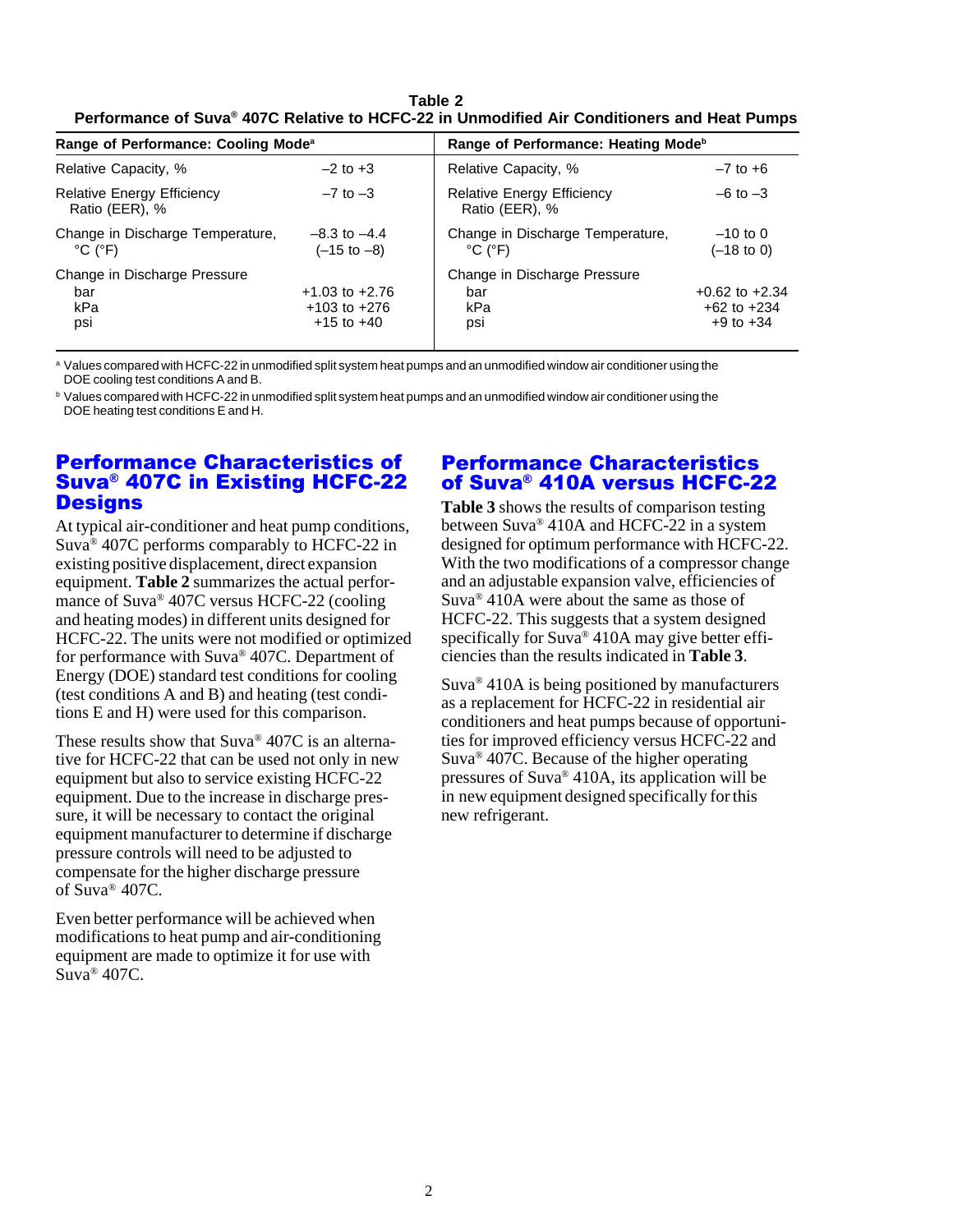**Table 3 Performance of Suva® 410A Relative to HCFC-22 in Unmodified Air Conditioners and Heat Pumps**

| Range of Performance: Cooling Mode <sup>a</sup><br>Relative Energy Efficiency Ratio (EER), % -2 to +2 |                                        | Range of Performance: Heating Mode <sup>b</sup><br>Relative Energy Efficiency Ratio (EER), %<br>$+1$ to $+4^{\circ}$ |                                                   |  |
|-------------------------------------------------------------------------------------------------------|----------------------------------------|----------------------------------------------------------------------------------------------------------------------|---------------------------------------------------|--|
|                                                                                                       |                                        |                                                                                                                      |                                                   |  |
| Change in Discharge Pressure                                                                          |                                        | Change in Discharge Pressure                                                                                         |                                                   |  |
| bar                                                                                                   | $+9.032$ to $+10.34$                   | bar                                                                                                                  | $+7.308$ to $+9.032$                              |  |
| kPa<br>psi                                                                                            | $+9032$ to $+1034$<br>$+131$ to $+150$ | kPa<br>psi                                                                                                           | $+730.8$ to $+903.2$<br>+106 to +131 <sup>c</sup> |  |

a Values compared with HCFC-22 in split system heat pump with capacity-matched compressor using the DOE cooling test conditions A and B.

<sup>b</sup> Values compared with HCFC-22 in split system heat pump with capacity-matched compressor using the DOE heating test conditions E and H.

<sup>c</sup> Values based on 48/52 blend versus 50/50 blend currently in production.

#### Influence of Leak/Recharge on Performance

#### **Suva® 407C**

Recharging after a leak of Suva® 407C results in minimal impact on system performance, even under worst-case, multiple-leak/recharge scenarios.

If there is a Suva® 407C leak from an operating unit in a two-phase region where mixing occurs (heat exchangers or after expansion device), both vapor and liquid will leak from the unit. The composition of the refrigerant left in the system will remain essentially unchanged from the original composition. After recharging Suva® 407C to the system to get back to the original charge size, the performance of the unit will be the same as its original performance with Suva® 407C.

However, if the unit is not operating and there is a vapor leak from a static two-phase region, the composition of the refrigerant that remains in the unit will change. The refrigerant remaining in the unit will be more concentrated in the high boiling

component (HFC-134a) and less concentrated in the lower boiling components (HFC-32 and HFC-125). The effect of this composition shift on the performance of Suva<sup>®</sup> 407 $\overline{C}$  is summarized in **Table 4**. These data summarize the observed performance of Suva® 407C for multiple recharges of the system after 50 wt% of the refrigerant charge is lost through a vapor leak above a two-phase region.

Three important observations from the data generated in this leak/recharge study are:

- During a vapor leak, the HFC-32 (which is the flammable component in the mixture) remaining in the system decreases with concentration.
- The discharge temperature and pressure moved in a favorable direction during the vapor leak/ recharge scenario.
- The capacity loss is limited to 5% as the performance of Suva® 407C levels out after four 50 wt% leak/recharge scenarios. The efficiency loss is limited to 2-3% under these leak/recharge conditions.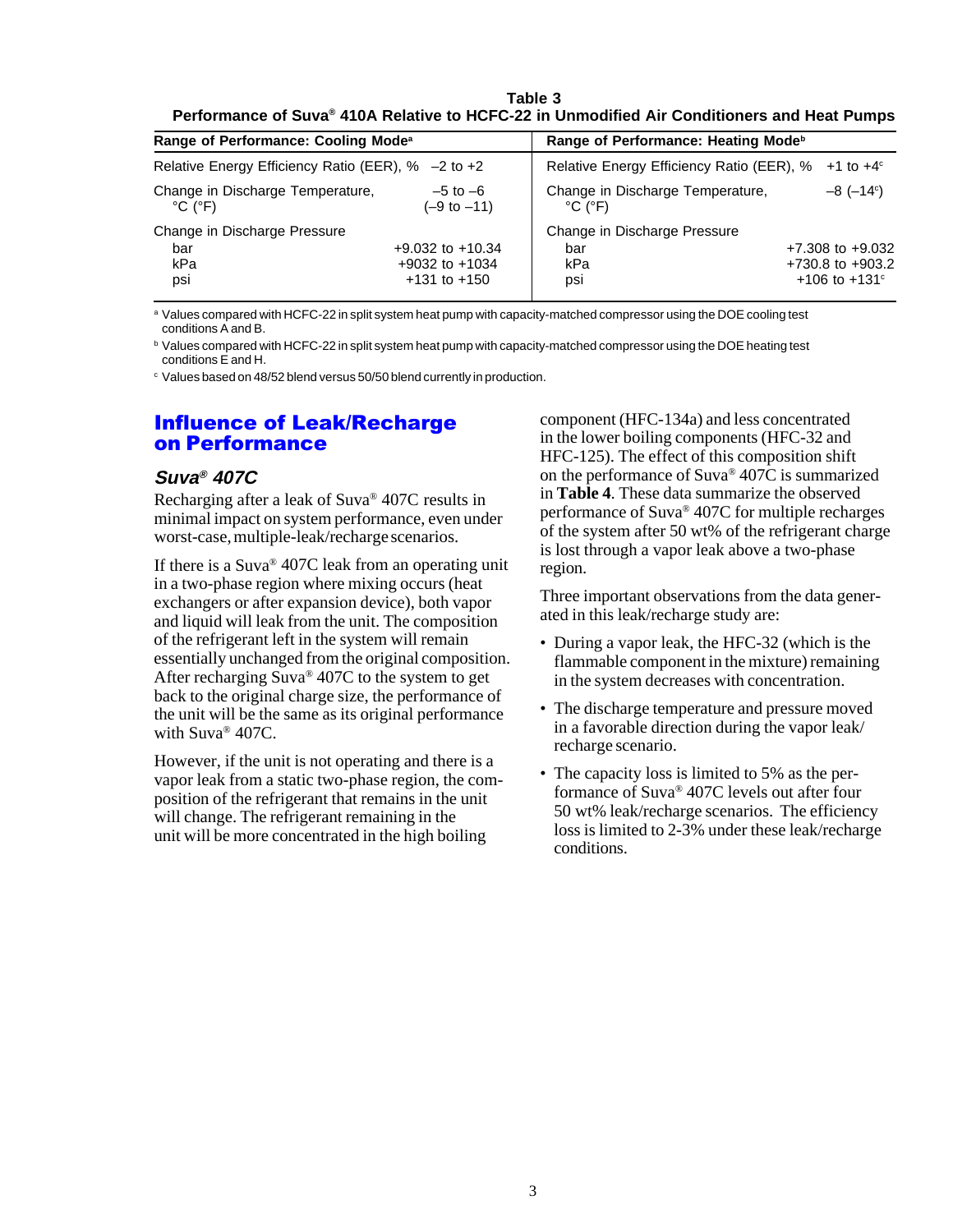**Table 4 Actual Unit Performance After 50 wt% Vapor Leaks and Recharges of Suva® 407C**

|              |                          |                          | <b>Compressor Discharge</b> |                           |  |
|--------------|--------------------------|--------------------------|-----------------------------|---------------------------|--|
| Recharge No. | Rel. COP <sup>a</sup> ,% | Rel. CAP <sup>b</sup> ,% | Temperature, °C (°F)        | Pressure, bar, kPa (psig) |  |
| 0            | 100                      | 100                      | 81.3 (178)                  | 21.4, 2142 (296)          |  |
|              | 97.8                     | 95.9                     | 79.7 (176)                  | 21.0, 2103 (290)          |  |
| 2            | 97.1                     | 94.7                     | 80.6 (177)                  | 20.8, 2080 (287)          |  |
| 3            | 99.1                     | 95.2                     | 79.9 (176)                  | 20.3, 2029 (280)          |  |
| 4            | 98.8                     | 95.1                     | 79.4 (174)                  | 20.4, 2044 (282)          |  |

aCoefficient of Performance (measure of energy efficiency) relative to the Coefficient of Performance of the original charge of Suva® 407C.

 $^{\rm b}$ Refrigerant cooling capacity relative to the capacity of the original charge of Suva® 407C.

#### **Suva® 410A**

This refrigerant has even less tendency to separate during leakage than Suva® 407C. **Table 5** shows the effect of repeated loss of 50% of the refrigerant charge followed by addition of enough new Suva® 410A to restore the nominal amount of charge. After repeated leakage and recharge, the effect on system performance is negligible, with a slight increase in HFC-125 composition that causes the resulting blend to move further into the nonflammable region.

# Charging a Unit with Suva® 407C or Suva® 410A

As with any other refrigerant blend, when charging equipment with Suva® 407C, remove liquid refrigerant from the cylinder and then charge this to the unit. Cylinders of Suva® 407C and Suva® 410A are equipped with liquid and vapor valves. The liquid valve is attached to a dip-tube that extends to the bottom of the cylinder, so liquid refrigerant can be removed from the cylinder as it is standing upright.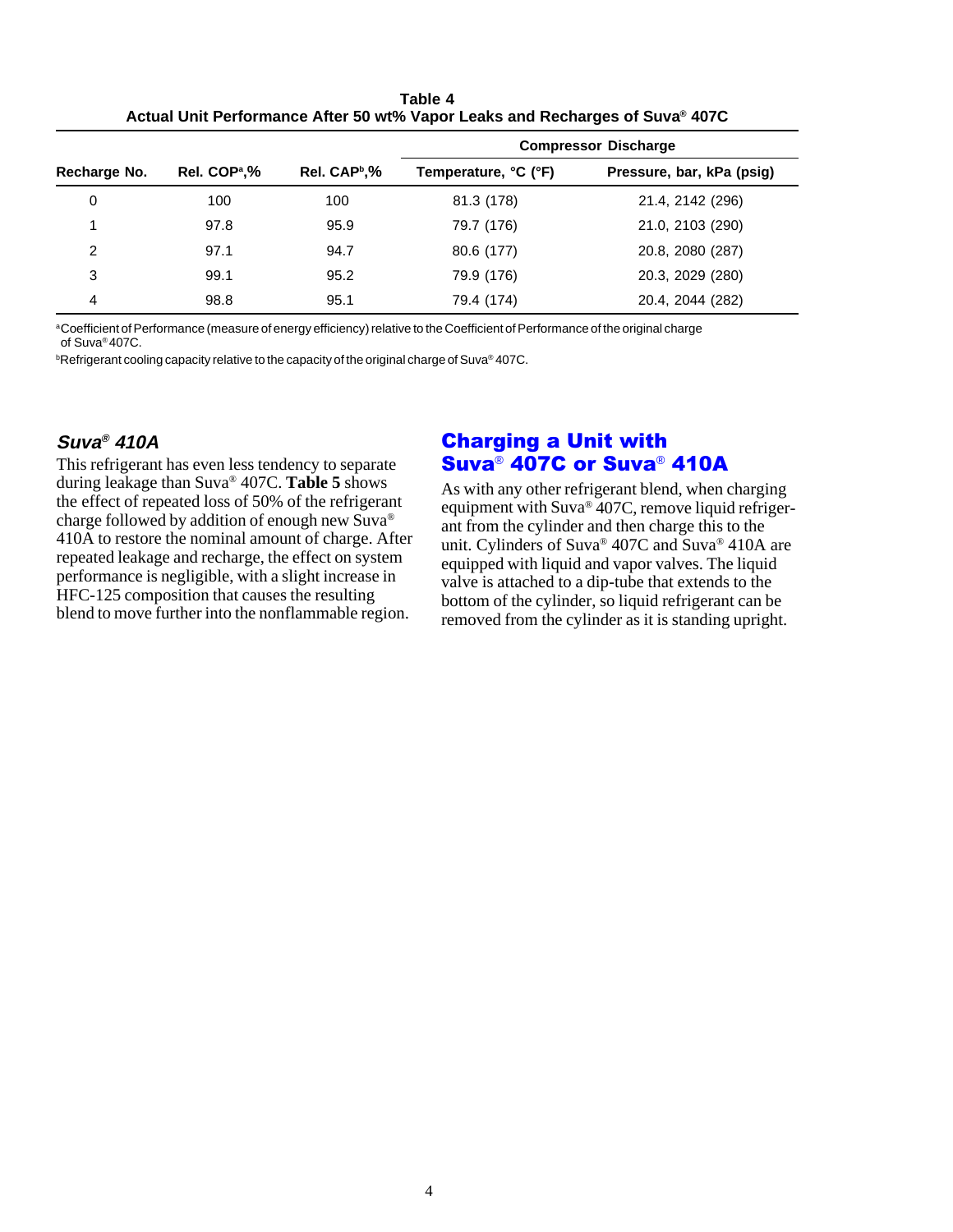| Table 5                                                                           |
|-----------------------------------------------------------------------------------|
| Theoretical Unit Performance After 50 wt% Vapor Leaks and Recharges of Suva® 410A |

|              |                          |                          | <b>Compressor Discharge</b> |                           |  |
|--------------|--------------------------|--------------------------|-----------------------------|---------------------------|--|
| Recharge No. | Rel. COP <sup>a</sup> ,% | Rel. CAP <sup>b</sup> ,% | Temperature, °C (°F)        | Pressure, bar, kPa (psig) |  |
| 0            | 100                      | 100                      | 88 (191)                    | 28.1, 2814 (393)          |  |
|              | 100                      | 100                      | 88 (190)                    | 28.1, 2810 (393)          |  |
| 2            | 100                      | 99                       | 88 (190)                    | 28.1, 2808 (393)          |  |
| 3            | 100                      | 99                       | 88 (190)                    | 28.1, 2807 (392)          |  |
| 4            | 100                      | 99                       | 88 (190)                    | 28.1, 2807 (392)          |  |

aCoefficient of Performance (measure of energy efficiency) relative to the Coefficient of Performance of the original charge of Suva® 410A.

 $^{\rm b}$ Refrigerant cooling capacity relative to the capacity of the original charge of Suva® 410A.

## **Lubricants**

Evaluations of lubricants for use with Suva® 407C and Suva® 410A are currently being conducted. Because Suva® 407C and Suva® 410A are blends of HFC refrigerants, for most applications, a lubricant other than mineral oil will be required. Polyol ester lubricants are being studied for use with Suva® 407C and Suva® 410A, as well as other HFC refrigerants. You should discuss specific lubricant recommendations with your compressor manufacturer.

## **Availability**

Suva® 407C and Suva® 410A are available to original equipment manufacturers and through DuPont authorized distributors.

Call (800) 235-SUVA for the name of the nearest DuPont authorized distributor.

#### **Summary**

Suva® 407C and Suva® 410A offer respectively equivalent-performance and higher-capacity alternatives to HCFC-22. Both new refrigerants are nonflammable, have the same low order of toxicity that HCFC-22 has, and yield similar energy efficiency and refrigeration capacity under typical air-conditioner and heat pump conditions. DuPont believes these will be the preferred refrigerants to replace HCFC-22 in new equipment and that Suva® 407C will be the preferred refrigerant in servicing of existing HCFC-22 systems.